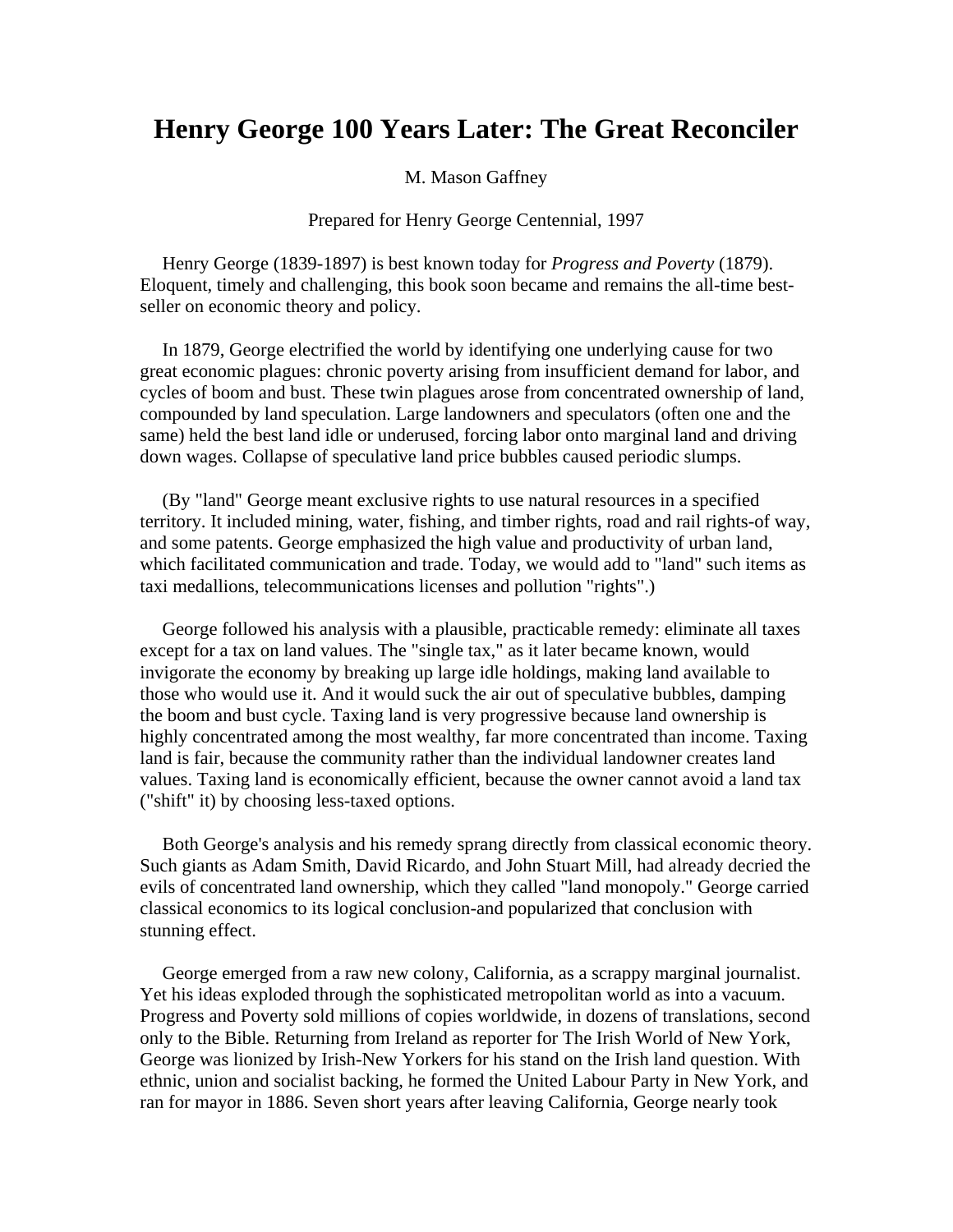over as Mayor of New York City, the financial and intellectual capital of the nation. He beat Theodore Roosevelt, but lost to the Tammany candidate, Abram S. Hewitt-by electoral fraud.

In three more years, George had become a major influence in sophisticated Britain, as "adviser and field-general in land reform strategy" to the Radical wing of the Liberal Party. He was not even a British subject. In 1891, the Party adopted a land-tax plank, the "Newcastle Programme." Successive Liberal Governments of Campbell-Bannerman, Asquith, and Lloyd George carried forward modified "Georgist" policies. George toured the world as an immensely popular political activist, orator and folk hero. He died suddenly in 1897, while running a second time for Mayor of New York City. A hundred thousand mourners marched at his funeral.

In the US, "Georgism" melded into the populist movement, and later into the Progressive Movement. At the national level, the Progressive Movement dominated both major political parties for 17 years, 1902-19. At the local level, its influence continued through the early 1920s. Local property taxation was modified along Georgist lines: land assessments were raised relative to improvements and rates were increased substantially. California water districts financed by land taxes catapulted California to the topproducing farm state in the Union, using land that had been desert or range. California generated farm jobs and homes, while other states destroyed them by allowing wellconnected speculators and "robber barons" to grab large tracts of land. A Georgist, Congressman Warren Worth Bailey of Pennsylvania, drafted the first Federal personal income tax law on Georgist lines: falling mainly on very high incomes from property.

In 1913 William S. U'Ren, "Father of the Initiative and Referendum," created this system of direct democracy expressly to push single-tax initiatives in Oregon. In 1910, as a by-product of U'Ren's single-tax campaigns, Oregon had adopted the first presidential primary law. This law was quickly imitated by many other states. The passage of these major electoral reforms during Woodrow Wilson's Governorship of New Jersey allowed him to win populist support and the Democratic nomination for President in 1912, and then defeat Taft. Wilson's mentor in New Jersey was an earnest Georgist, George L. Record. Record had gotten railroad lands up-taxed to the great benefit of public schools in New Jersey, and to the impoverishment of special-interest election funds. President Wilson included Georgists in his Cabinet (Newton D. Baker, Louis F. Post, Franklin K. Lane, and William B. Wilson), and collaborated with single-tax Congressmen like Henry George, Jr., and Warren Worth Bailey.

Joseph Fels, an idealistic American manufacturer, threw himself and his fortune into the English land tax campaign, culminating in the Parliamentary revolution of 1909, which stripped the House of Lords of its power to veto tax bills. Subsequently, he threw millions into single-tax campaigns in the US. In 1916, a "pure single-tax" initiative, led by Luke North, won 31% of the votes in California. Even while "losing," campaigns like these kept the issue highly visible. Assessors consequently focused more attention on land. By 1917 in California, land value constituted 72% of the assessment roll for property taxation-a much higher fraction than today.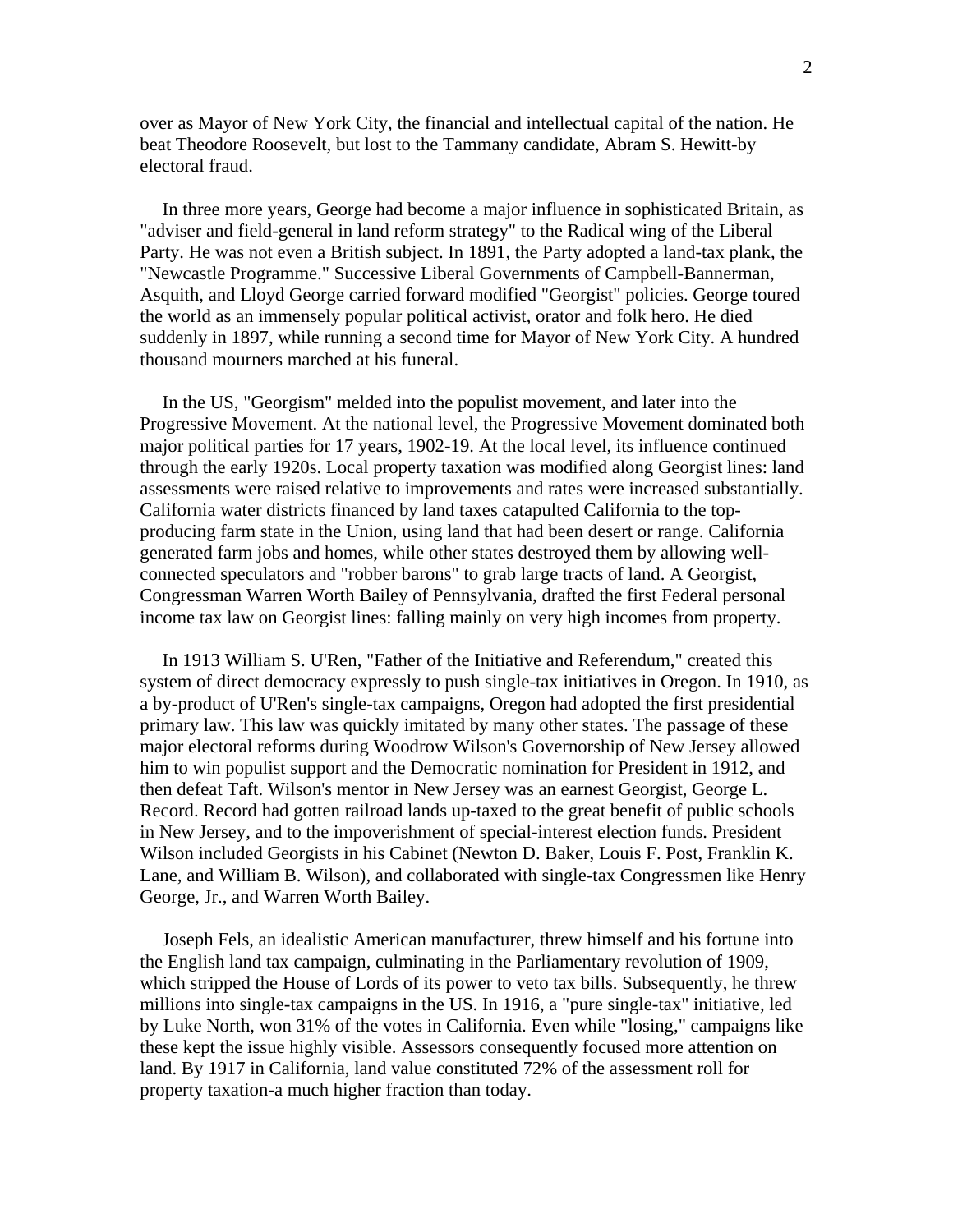George's ideas were carried worldwide by such towering figures as David Lloyd George and George Bernard Shaw in England, Leo Tolstoy and Alexandr Kerensky in Russia, Sun Yat-sen in China, Billy Hughes in Australia, Rolland O'Regan in New Zealand, Chaim Weizmann in Palestine, Francisco Madero in Mexico, and other leaders in Denmark, South Africa, and around the world. In England, parts of Lloyd George's budget speech of 1909 could have been written by Henry George himself. Some of Winston Churchill's speeches were written by Georgist ghosts.

Twentieth century historians Raymond Moley and Eric Goldman emphasize George's impact. According to Moley, George "touched almost all of the corrective influences which were the result of the Progressive movement. The restriction of monopoly, more democratic political machinery, municipal reform, the elimination of privilege in railroads, the regulation of public utilities, and the improvement of labor laws and working conditions-all were ... accelerated by George." According to Goldman, George inspired most of the major reformers of the early 20th Century: "... no other book came anywhere near comparable influence, …[it was] a volume which magically catalyzed the best yearnings of our grandfathers and fathers."

## **Where is the Georgist movement today?**

World War I broke the momentum of the Progressive movement in the U.S. and the Liberal movement in England, allowing Georgist enemies to regroup. And enemies of course there were, because Georgism aims a dagger at the heart of unearned wealth and privilege. Enemies ultimately succeeded by a dual strategy. They tarred Georgism with the brush of Socialism or Communism, evoking images of the terrifying new regime in Russia. And they redefined economic theory, eliminating land as a significant category. In the US, the robber barons even financed the establishment of anti-Georgist economics departments at several major universities, including Columbia and Chicago, a story detailed by Mason Gaffney in The Corruption of Economics. Today an army of neoclassicists preach dourly that we must sacrifice equity on the altar of "efficiency." Thus they would stifle the demand for social justice that runs like a thread through the Bible, the Koran, and other great religious works.

Yet George's ideas are with us still. As historians often note, the Populist and Progressive movements faded out partly because they were co-opted by the leading parties. Ideas that we associate today with "liberal" Democrats-belief in the fairness of taxing "unearned" income, concern for "root causes" of poverty and unemployment, concern for social and racial justice-these ideas have strong Georgist roots. Likewise, ideas we associate today with free-market Republicans and Libertarians -the productive power of capitalism, the need for free trade, the need to liberate labor and capital from burdensome taxation and regulation-these ideas have equally strong Georgist roots.

There are also today's Georgist success stories, rarely recognized as such: the Asian "tigers:" Taiwan, South Korea, Hong Kong and Singapore. Founded on the twin principles of access to land-implemented by land reform, land taxes and land leasing-and universal education and health care, the tigers' booming economies make them models